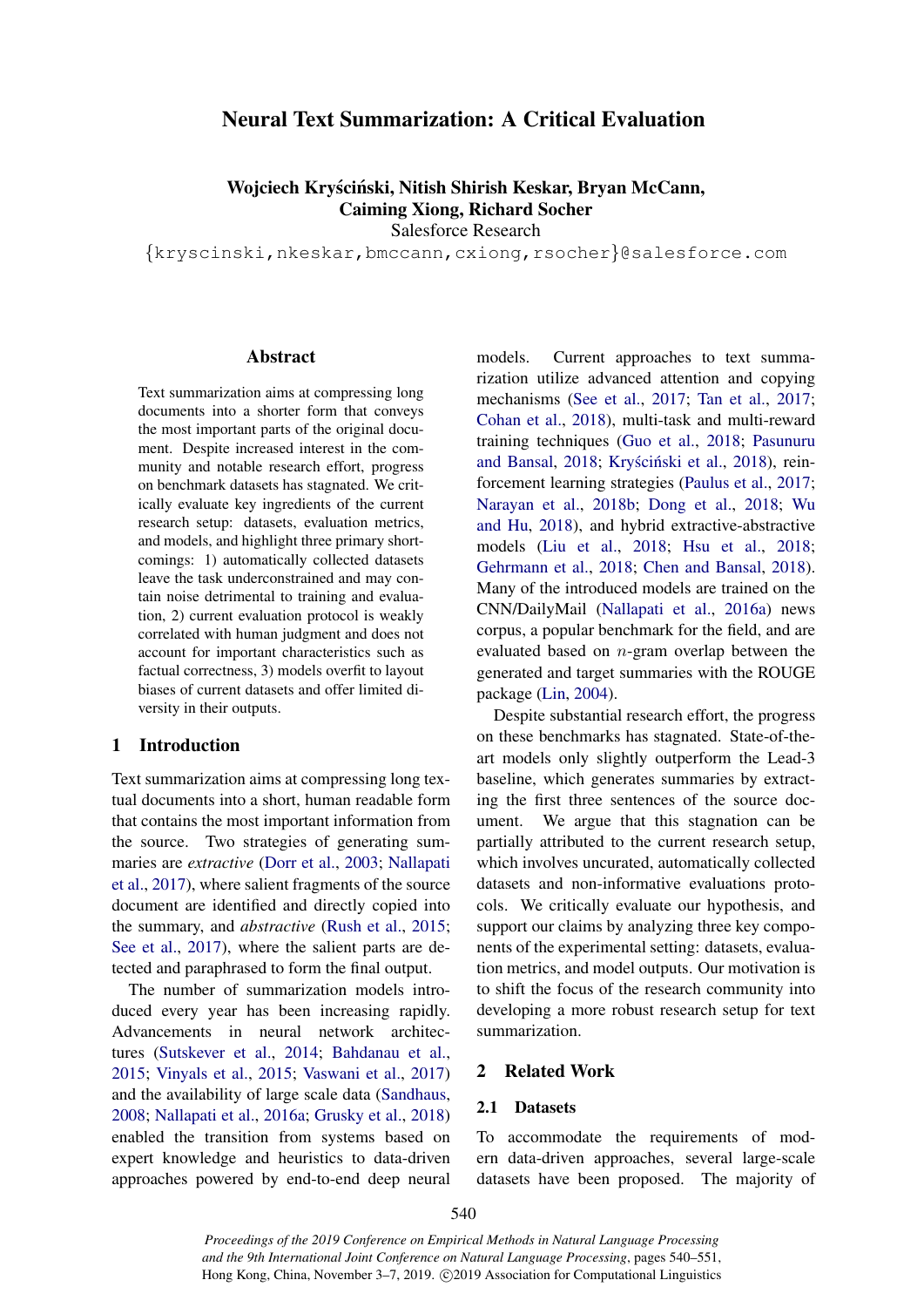available corpora come from the news domain. Gigaword [\(Graff and Cieri,](#page-8-8) [2003\)](#page-8-8) is a set of articles and corresponding titles that was originally used for headline generation [\(Takase et al.,](#page-10-7) [2016\)](#page-10-7), but it has also been adapted to single-sentence summarization [\(Rush et al.,](#page-10-0) [2015;](#page-10-0) [Chopra et al.,](#page-8-9) [2016\)](#page-8-9). NYT [\(Sandhaus,](#page-10-3) [2008\)](#page-10-3) is a collection of articles from the New York Times magazine with abstracts written by library scientists. It has been primarily used for extractive summarization [\(Hong](#page-9-7) [and Nenkova,](#page-9-7) [2014;](#page-9-7) [Li et al.,](#page-9-8) [2016\)](#page-9-8) and phraseimportance prediction [\(Yang and Nenkova,](#page-11-3) [2014;](#page-11-3) [Nye and Nenkova,](#page-10-8) [2015\)](#page-10-8). The CNN/DailyMail [\(Nallapati et al.,](#page-9-1) [2016a\)](#page-9-1) dataset consists of articles with summaries composed of highlights from the article written by the authors themselves. It is commonly used for both *abstractive* [\(See](#page-10-1) [et al.,](#page-10-1) [2017;](#page-10-6) [Paulus et al.,](#page-10-6) 2017; Kryściński et al., [2018\)](#page-9-2) and *extractive* [\(Dong et al.,](#page-8-5) [2018;](#page-8-5) [Wu and](#page-11-2) [Hu,](#page-11-2) [2018;](#page-11-2) [Zhou et al.,](#page-11-4) [2018\)](#page-11-4) neural summarization. The collection was originally introduced as a Cloze-style QA dataset by [Hermann et al.](#page-9-9) [\(2015\)](#page-9-9). XSum [\(Narayan et al.,](#page-9-10) [2018a\)](#page-9-10) is a collection of articles associated with one, singlesentence summary targeted at abstractive models. Newsroom [\(Grusky et al.,](#page-8-2) [2018\)](#page-8-2) is a diverse collection of articles sourced from 38 major online news outlets. This dataset was released together with a leaderboard and held-out testing split.

Outside of the news domain, several datasets were collected from open discussion boards and other portals offering structure information. Reddit TIFU [\(Kim et al.,](#page-9-11) [2018\)](#page-9-11) is a collection of posts scraped from Reddit where users post their daily stories and each post is required to contain a Too Long; Didn't Read (TL;DR) summary. Wiki-How [\(Koupaee and Wang,](#page-9-12) [2018\)](#page-9-12) is a collection of articles from the WikiHow knowledge base, where each article contains instructions for performing procedural, multi-step tasks covering various areas, including: arts, finance, travel, and health.

## 2.2 Evaluation Metrics

Manual and semi-automatic [\(Nenkova and Pas](#page-9-13)[sonneau,](#page-9-13) [2004;](#page-9-13) [Passonneau et al.,](#page-10-9) [2013\)](#page-10-9) evaluation of large-scale summarization models is costly and cumbersome. Much effort has been made to develop automatic metrics that would allow for fast and cheap evaluation of models.

The ROUGE package [\(Lin,](#page-9-6) [2004\)](#page-9-6) offers a set of automatic metrics based on the lexical over-

lap between candidate and reference summaries. Overlap can be computed between consecutive (*n*-grams) and non-consecutive (skip-grams) subsequences of tokens. ROUGE scores are based on exact token matches, meaning that computing overlap between synonymous phrases is not supported.

Many approaches have extended ROUGE with support for synonyms and paraphrasing. ParaEval [\(Zhou et al.,](#page-11-5) [2006\)](#page-11-5) uses a three-step comparison strategy, where the first two steps perform optimal and greedy paraphrase matching based on paraphrase tables before reverting to exact token overlap. ROUGE-WE [\(Ng and Abrecht,](#page-10-10) [2015\)](#page-10-10) replaces exact lexical matches with a soft semantic similarity measure approximated with the cosine distances between distributed representations of tokens. ROUGE 2.0 [\(Ganesan,](#page-8-10) [2018\)](#page-8-10) leverages synonym dictionaries, such as WordNet, and considers all synonyms of matched words when computing token overlap. ROUGE-G [\(ShafieiBavani](#page-10-11) [et al.,](#page-10-11) [2018\)](#page-10-11) combines lexical and semantic matching by applying graph analysis algorithms to the WordNet semantic network. Despite being a step in the direction of a more comprehensive evaluation protocol, none of these metrics gained sufficient traction in the research community, leaving ROUGE as the default automatic evaluation toolkit for text summarization.

#### 2.3 Models

Existing summarization models fall into three categories: *abstractive*, *extractive*, and *hybrid*.

*Extractive* models select spans of text from the input and copy them directly into the summary. Non-neural approaches [\(Neto et al.,](#page-10-12) [2002;](#page-10-12) [Dorr et al.,](#page-8-0) [2003;](#page-8-0) [Filippova and Altun,](#page-8-11) [2013;](#page-8-11) [Col](#page-8-12)[menares et al.,](#page-8-12) [2015\)](#page-8-12) utilized domain expertise to develop heuristics for summary content selection, whereas more recent, neural techniques allow for end-to-end training. In the most common case, models are trained as word- or sentencelevel classifiers that predict whether a fragment should be included in the summary [\(Nallapati](#page-9-14) [et al.,](#page-9-14) [2016b,](#page-9-14) [2017;](#page-9-0) [Narayan et al.,](#page-9-15) [2017;](#page-9-15) [Liu et al.,](#page-9-16) [2019;](#page-9-16) [Xu and Durrett,](#page-11-6) [2019\)](#page-11-6). Other approaches apply reinforcement learning training strategies to directly optimize the model on task-specific, nondifferentiable reward functions [\(Narayan et al.,](#page-9-3) [2018b;](#page-9-3) [Dong et al.,](#page-8-5) [2018;](#page-8-5) [Wu and Hu,](#page-11-2) [2018\)](#page-11-2) .

*Abstractive* models paraphrase the source doc-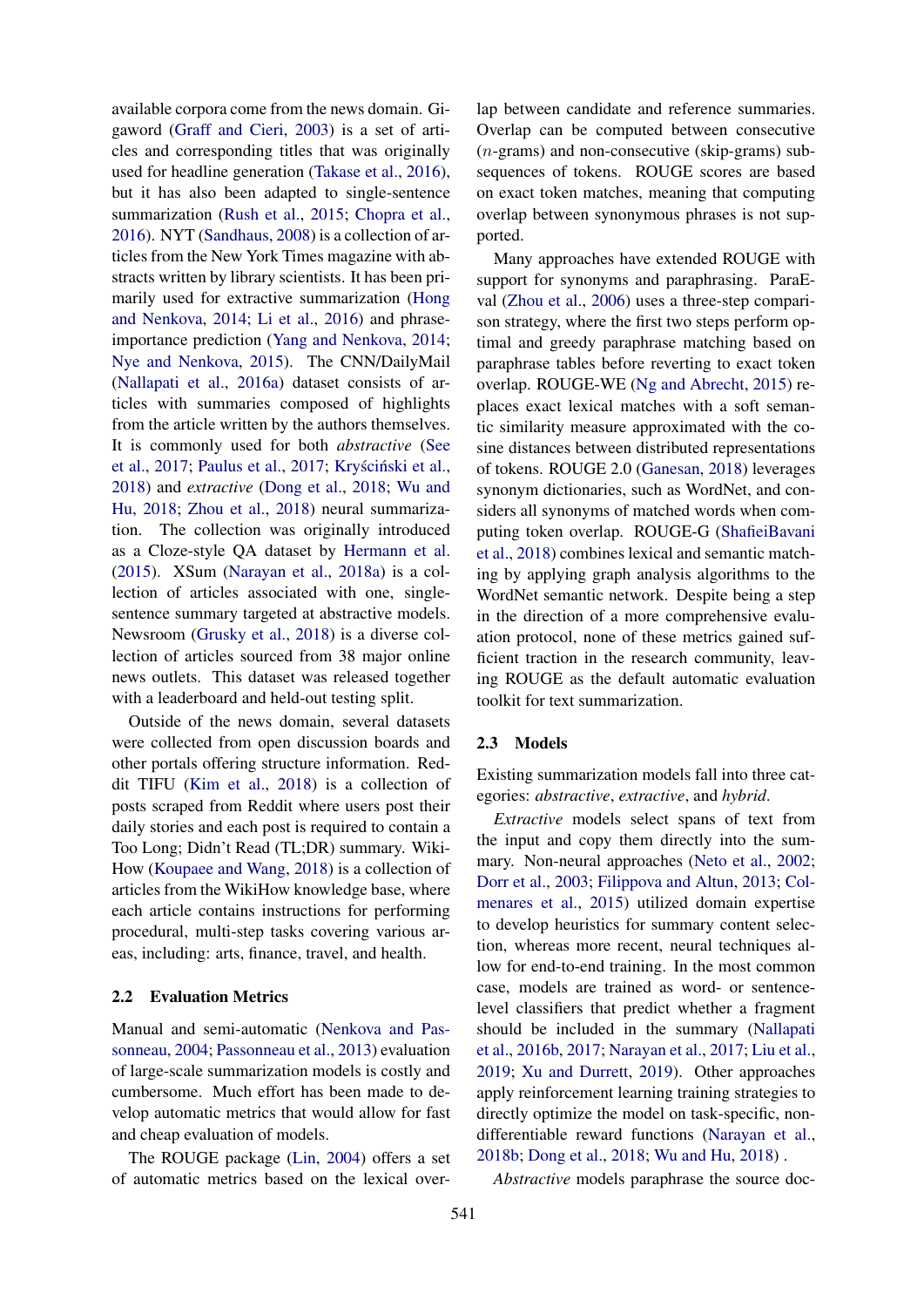uments and create summaries with novel phrases not present in the source document. A common approach in *abstractive* summarization is to use attention and copying mechanisms [\(See et al.,](#page-10-1) [2017;](#page-10-1) [Tan et al.,](#page-10-4) [2017;](#page-10-4) [Cohan et al.,](#page-8-3) [2018\)](#page-8-3). Other approaches include using multi-task and multireward training [\(Paulus et al.,](#page-10-6) [2017;](#page-10-6) [Jiang and](#page-9-17) [Bansal,](#page-9-17) [2018;](#page-9-17) [Guo et al.,](#page-8-4) [2018;](#page-8-4) [Pasunuru and](#page-10-5) [Bansal,](#page-10-5) [2018;](#page-10-5) Kryściński et al., [2018\)](#page-9-2), and unsupervised training strategies [\(Chu and Liu,](#page-8-13) [2018;](#page-8-13) [Schumann,](#page-10-13) [2018\)](#page-10-13).

*Hybrid* models [\(Hsu et al.,](#page-9-5) [2018;](#page-9-5) [Liu et al.,](#page-9-4) [2018;](#page-9-4) [Gehrmann et al.,](#page-8-6) [2018;](#page-8-6) [Chen and Bansal,](#page-8-7) [2018\)](#page-8-7) include both *extractive* and *abstractive* modules and allow to separate the summarization process into two phases – content selection and paraphrasing.

For the sake of brevity we do not describe details of different models, we refer interested readers to the original papers.

## 2.4 Analysis and Critique

Most summarization research revolves around new architectures and training strategies that improve the state of the art on benchmark problems. However, it is also important to analyze and question the current methods and research settings.

[Zhang et al.](#page-11-7) [\(2018\)](#page-11-7) conducted a quantitative study of the level of abstraction in *abstractive* summarization models and showed that wordlevel, copy-only *extractive* models achieve comparable results to fully *abstractive* models in the measured dimension. [Kedzie et al.](#page-9-18) [\(2018\)](#page-9-18) offered a thorough analysis of how neural models perform content selection across different data domains, and exposed data biases that dominate the learning signal in the news domain and architectural limitations of current approaches in learning robust sentence-level representations. [Liu and Liu](#page-9-19) [\(2010\)](#page-9-19) examine the correlation between ROUGE scores and human judgments when evaluating meeting summarization data and show that the correlation strength is low, but can be improved by leveraging unique meeting characteristics, such as available speaker information. [Owczarzak](#page-10-14) [et al.](#page-10-14) [\(2012\)](#page-10-14) inspect how inconsistencies in human annotator judgments affect the ranking of summaries and correlations with automatic evaluation metrics. The results showed that systemlevel rankings, considering all summaries, were stable despite inconsistencies in judgments, however, summary-level rankings and automatic metric correlations benefit from improving annotator consistency. [Graham](#page-8-14) [\(2015\)](#page-8-14) compare the fitness of the BLEU metric [\(Papineni et al.,](#page-10-15) [2002\)](#page-10-15) and a number of different ROUGE variants for evaluating summarization outputs. The study reveals superior variants of ROUGE that are different from the commonly used recommendations and shows that the BLEU metric achieves strong correlations with human assessments of generated summaries. [Schulman et al.](#page-10-16) [\(2015\)](#page-10-16) study the problems related to using ROUGE as an evaluation metric with respect to finding optimal solutions and provide proof of NP-hardness of global optimization with respect to ROUGE.

Similar lines of research, where the authors put under scrutiny existing methodologies, datasets, or models were conducted by [Callison-Burch et al.](#page-8-15) [\(2006,](#page-8-15) [2007\)](#page-8-16); [Tan et al.](#page-10-17) [\(2015\)](#page-10-17); [Post](#page-10-18) [\(2018\)](#page-10-18) in machine translation, [\(Gkatzia and Mahamood,](#page-8-17) [2015;](#page-8-17) [Reiter and Belz,](#page-10-19) [2009;](#page-10-19) [Reiter,](#page-10-20) [2018\)](#page-10-20) in natural language generation, [Lee et al.](#page-9-20) [\(2016\)](#page-9-20); [Chen](#page-8-18) [et al.](#page-8-18) [\(2016\)](#page-8-18); [Kaushik and Lipton](#page-9-21) [\(2018\)](#page-9-21) in reading comprehension, [Gururangan et al.](#page-8-19) [\(2018\)](#page-8-19); [Po](#page-10-21)[liak et al.](#page-10-21) [\(2018\)](#page-10-21); [Glockner et al.](#page-8-20) [\(2018\)](#page-8-20) in natural language inference, [Goyal et al.](#page-8-21) [\(2017\)](#page-8-21) in visual question answering, and [Xian et al.](#page-11-8) [\(2017\)](#page-11-8) in zero-shot image classification. Comments on the general state of scholarship in the field of machine learning were presented by [Sculley et al.](#page-10-22) [\(2018\)](#page-10-22); [Lipton and Steinhardt](#page-9-22) [\(2019\)](#page-9-22) and references therein.

## 3 Datasets

### 3.1 Underconstrained task

The task of summarization is to compress long documents by identifying and extracting the most important information from the source documents. However, assessing the importance of information is a difficult task in itself, that highly depends on the expectations and prior knowledge of the target reader.

We show that the current setting in which models are simply given a document with one associated reference summary and no additional information, leaves the task of summarization underconstrained and thus too ambiguous to be solved by end-to-end models.

To quantify this effect, we conducted a human study which measured the agreement between different annotators in selecting important sentences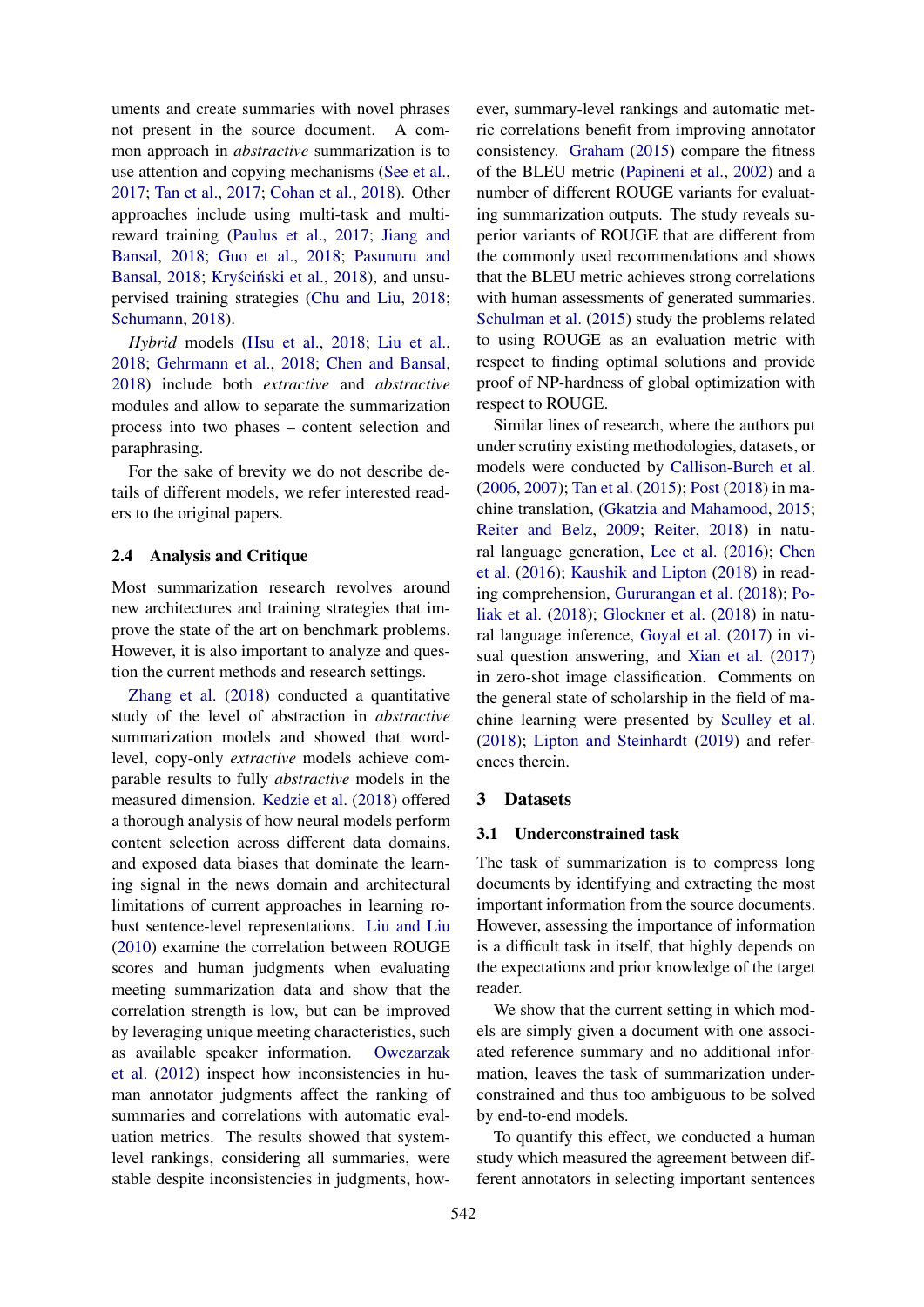| The glowing blue letters that once lit the Bronx from above Yankee stadium failed to find a buyer at an auction at Sotheby's<br>on Wednesday. While the 13 letters were expected to bring in anywhere from \$300,000 to \$600,000, the only person who<br>raised a paddle - for \$260,000 - was a Sotheby's employee trying to jump start the bidding. The current owner of the signage is<br>Yankee hall-of-famer Reggie Jackson, who purchased the 10-feet-tall letters for an undisclosed amount after the stadium saw<br>its final game in 2008. No love: 13 letters that hung over Yankee stadium were estimated to bring in anywhere from \$300,000<br>to \$600,000, but received no bids at a Sotheby's auction Wednesday. The 68-year-old Yankee said he wanted 'a new generation<br>to own and enjoy this icon of the Yankees and of New York City.', The letters had beamed from atop Yankee stadium near grand<br>concourse in the Bronx since 1976, the year before Jackson joined the team. () |                                                                                                                                                                                                                                                                                                                                                                 |  |  |  |  |  |  |  |
|-------------------------------------------------------------------------------------------------------------------------------------------------------------------------------------------------------------------------------------------------------------------------------------------------------------------------------------------------------------------------------------------------------------------------------------------------------------------------------------------------------------------------------------------------------------------------------------------------------------------------------------------------------------------------------------------------------------------------------------------------------------------------------------------------------------------------------------------------------------------------------------------------------------------------------------------------------------------------------------------------------------|-----------------------------------------------------------------------------------------------------------------------------------------------------------------------------------------------------------------------------------------------------------------------------------------------------------------------------------------------------------------|--|--|--|--|--|--|--|
| <b>Summary Questions</b>                                                                                                                                                                                                                                                                                                                                                                                                                                                                                                                                                                                                                                                                                                                                                                                                                                                                                                                                                                                    |                                                                                                                                                                                                                                                                                                                                                                 |  |  |  |  |  |  |  |
| When was the auction at Sotheby's?<br>Who is the owner of the signage?<br>When had the letters been installed on the stadium?                                                                                                                                                                                                                                                                                                                                                                                                                                                                                                                                                                                                                                                                                                                                                                                                                                                                               |                                                                                                                                                                                                                                                                                                                                                                 |  |  |  |  |  |  |  |
| <b>Constrained Summary A</b>                                                                                                                                                                                                                                                                                                                                                                                                                                                                                                                                                                                                                                                                                                                                                                                                                                                                                                                                                                                | <b>Unconstrained Summary A</b>                                                                                                                                                                                                                                                                                                                                  |  |  |  |  |  |  |  |
| Glowing letters that had been hanging above the Yankee sta-<br>dium from 1976 to 2008 were placed for auction at Sotheby's<br>on Wednesday, but were not sold, The current owner of the<br>sign is Reggie Jackson, a Yankee hall-of-famer.                                                                                                                                                                                                                                                                                                                                                                                                                                                                                                                                                                                                                                                                                                                                                                  | There was not a single buyer at the auction at Sotheby's<br>on Wednesday for the glowing blue letters that once lit the<br>Bronx's Yankee Stadium. Not a single non-employee raised<br>their paddle to bid. Jackson, the owner of the letters, was sur-<br>prised by the lack of results. The venue is also auctioning off<br>other items like Mets memorabilia |  |  |  |  |  |  |  |

| <b>Constrained Summary B</b>                                                                                                                                                                                                | <b>Unconstrained Summary B</b>                                                                                                                                                                                                                                                                                                                                                                                                                                                                   |
|-----------------------------------------------------------------------------------------------------------------------------------------------------------------------------------------------------------------------------|--------------------------------------------------------------------------------------------------------------------------------------------------------------------------------------------------------------------------------------------------------------------------------------------------------------------------------------------------------------------------------------------------------------------------------------------------------------------------------------------------|
| An auction for the lights from Yankee Stadium failed to pro-<br>duce any bids on Wednesday at Sotheby's. The lights, cur-<br>rently owned by former Yankees player Reggie Jackson, lit<br>the stadium from 1976 until 2008. | The once iconic and attractive pack of 13 letters that was<br>placed at the Yankee stadium in 1976 and later removed<br>in 2008 was unexpectedly not favorably considered at the<br>Sotheby's auction when the 68 year old owner of the letters<br>attempted to transfer its ownership to a member the younger<br>populace. Thus, when the minimum estimate of \$300,000<br>was not met, a further attempt was made by a former player<br>of the Yankees to personally visit the new owner as an |

Table 1: Example summaries collected from human annotators in the *constrained* (left) and *unconstrained* (right) task. In the *unconstrained* setting, annotators were given a news article and asked to write a summary covering the parts they considered most important. In the *constrained* setting, annotators were given a news article with three associated questions and asked to write a summary that contained the answers to the given questions.

from a fragment of text. We asked workers to write summaries of news articles and highlight sentences from the source documents that they based their summaries on. The experiment was conducted in two settings: *unconstrained*, where the annotators were instructed to summarize the content that they considered most important, and *constrained*, where annotators were instructed to write summaries that would contain answers to three questions associated with each article. This is similar to the construction of the TAC 2008 Opinion Summarization Task  $<sup>1</sup>$ . The questions associ-</sup> ated with each article where collected from human workers through a separate assignment. Experiments were conducted on 100 randomly sampled articles, further details of the human study can be found in Appendix [A.1.](#page-0-0)

Table [2](#page-4-0) shows the average number of sentences, per-article, that annotators agreed were important.

<span id="page-3-1"></span>Article

The rows show how the average changes with the human vote threshold needed to reach consensus about the importance of any sentence. For example, if we require that three or more human votes are necessary to consider a sentence important, annotators agreed on average on the importance of 0.627 and 1.392 sentences per article in the *unconstrained* and *constrained* settings respectively. The average length (in sentences) of sampled articles was 16.59, with a standard deviation of 5.39. The study demonstrates the difficulty and ambiguity of content selection in text summarization.

We also conducted a qualitative study of summaries written by annotators. Examples comparing summaries written in the *constrained* and *unconstrained* setting are shown in Table [1.](#page-3-1) We noticed that in both cases the annotators correctly identified the main topic and important fragments of the source article. However, *constrained* summaries were more succinct and targeted, without sacrificing the natural flow of sentences. *Un-*

<span id="page-3-0"></span><sup>1</sup> [https://tac.nist.gov/2008/](https://tac.nist.gov/2008/summarization/op.summ.08.guidelines.html)

[summarization/op.summ.08.guidelines.html](https://tac.nist.gov/2008/summarization/op.summ.08.guidelines.html)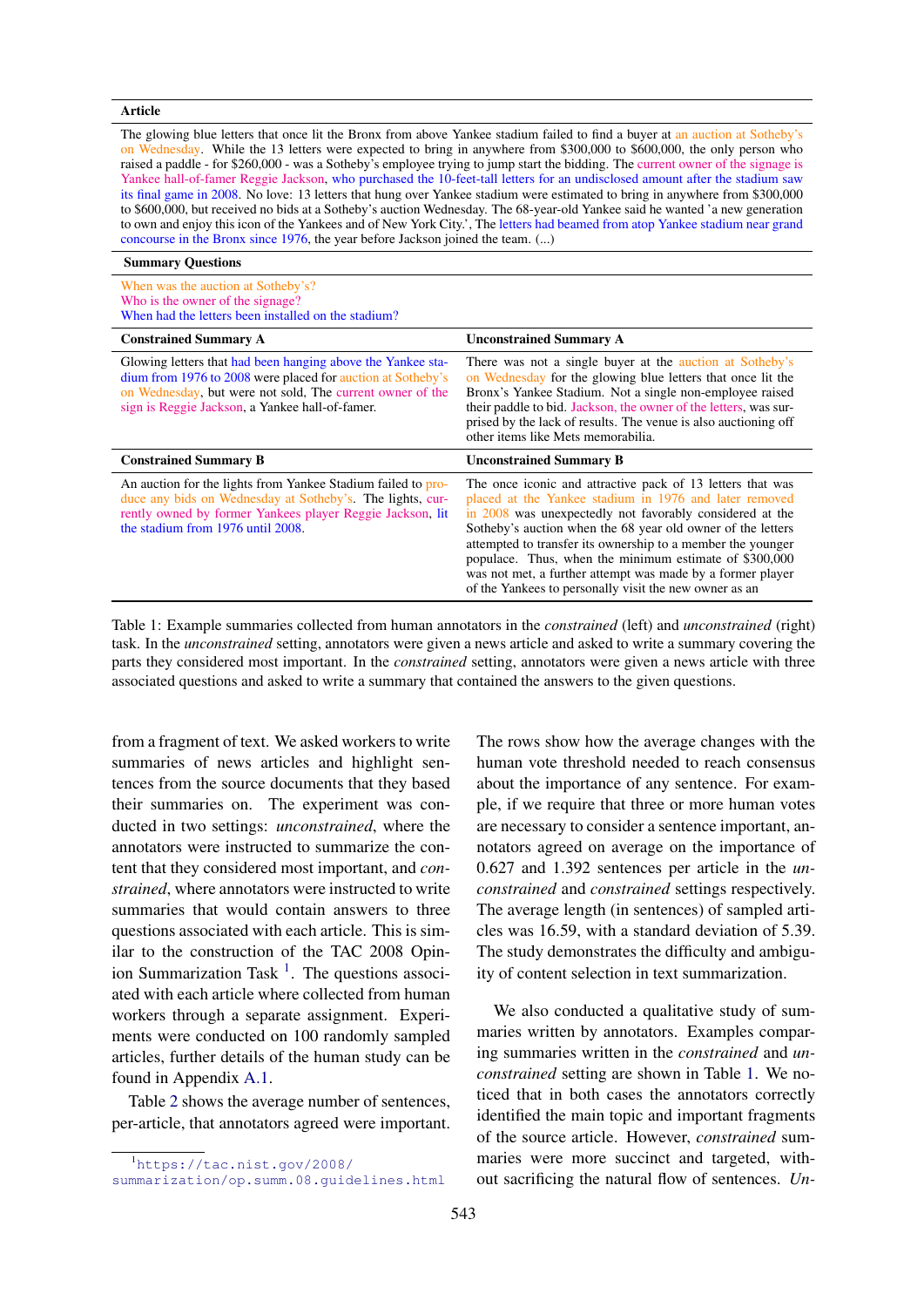<span id="page-4-0"></span>

|                         | Sent. per article considered important |             |  |  |  |  |  |  |
|-------------------------|----------------------------------------|-------------|--|--|--|--|--|--|
| Human vote<br>threshold | <i>Unconstrained</i>                   | Constrained |  |  |  |  |  |  |
| $=5$                    | 0.028                                  | 0.251       |  |  |  |  |  |  |
| $\geq 4$                | 0.213                                  | 0.712       |  |  |  |  |  |  |
| $\geq 3$                | 0.627                                  | 1.392       |  |  |  |  |  |  |
| $\geq 2$                | 1.695                                  | 2.404       |  |  |  |  |  |  |
|                         | 5.413                                  | 4.524       |  |  |  |  |  |  |

Table 2: Average number of sentences, per-article, which annotators agreed were important. The human vote threshold investigates how the average agreement changes with the threshold of human votes required to consider any sentence important. Rows  $= 5$  and  $> 1$ correspond to the set intersection and union of selected sentences accordingly.

*constrained* writers tended to write more verbose summaries that did not add information. The study also highlights the *abstractive* nature of human written summaries in that similar content can be described in unique ways.

#### 3.2 Layout bias in news data

<span id="page-4-1"></span>

Figure 1: The distribution of important sentences over the length of the article according to human annotators (blue) and its cumulative distribution (red).

News articles adhere to a writing structure known in journalism as the "Inverted Pyramid" [\(PurdueOWL,](#page-10-23) [2019\)](#page-10-23). In this form, initial paragraphs contain the most newsworthy information, which is followed by details and background information.

To quantify how strongly articles in the CNN/DM corpus follow this pattern we conducted a human study that measured the importance of different sections of the article. Annotators read news articles and selected sentences they found

most important. Experiments were conducted on 100 randomly sampled articles, further details of the human study are described in Appendix [A.3.](#page-0-1) Figure [1](#page-4-1) presents how annotator selections were distributed over the length of the article. The distribution is skewed towards the first quarter of the length of articles. The cumulative plot shows that nearly 60% of the important information was present in the first third of the article, and approximately 25% and 15% of selections pointing to the second and last third, respectively.

It has become standard practice to exploit such biases during training to increase performance of models [\(See et al.,](#page-10-1) [2017;](#page-10-1) [Paulus et al.,](#page-10-6) [2017;](#page-10-6) Kryściński et al., [2018;](#page-8-6) [Gehrmann et al.,](#page-8-6) 2018; [Jiang and Bansal,](#page-9-17) [2018;](#page-9-17) [Pasunuru and Bansal,](#page-10-5) [2018\)](#page-10-5), but the importance of these heuristics has been accepted without being quantified. These same heuristics would not apply to books or legal documents, which lack the Inverted Pyramid layout so common in the news domain, so it is important that these heuristics be part of ablation studies rather than accepted as default pre-processing step.

## 3.3 Noise in scraped datasets

Given the data requirements of deep neural networks and the vast amounts of diverse resources available online, automatically scraping web content is a convenient way of collecting data for new corpora. However, adapting scraped content to the needs of end-to-end models is problematic. Given that manual inspection of data is infeasible and human annotators are expensive, data curation is usually limited to removing any markup structure and applying simple heuristics to discard obviously flawed examples. This, in turn, makes the quality of the datasets heavily dependent on how well the scraped content adheres to the assumptions made by the authors about its underlying structure.

This issue suggests that available summarization datasets would be filled with noisy examples. Manual inspection of the data, particularly the reference summaries, revealed easily detectable, consistent patterns of flawed examples Many such examples can be isolated using simple regular expressions and heuristics, which allows approximation of how widespread these flaws are in the dataset.

We investigated this issue in two large summarization corpora scraped from the internet: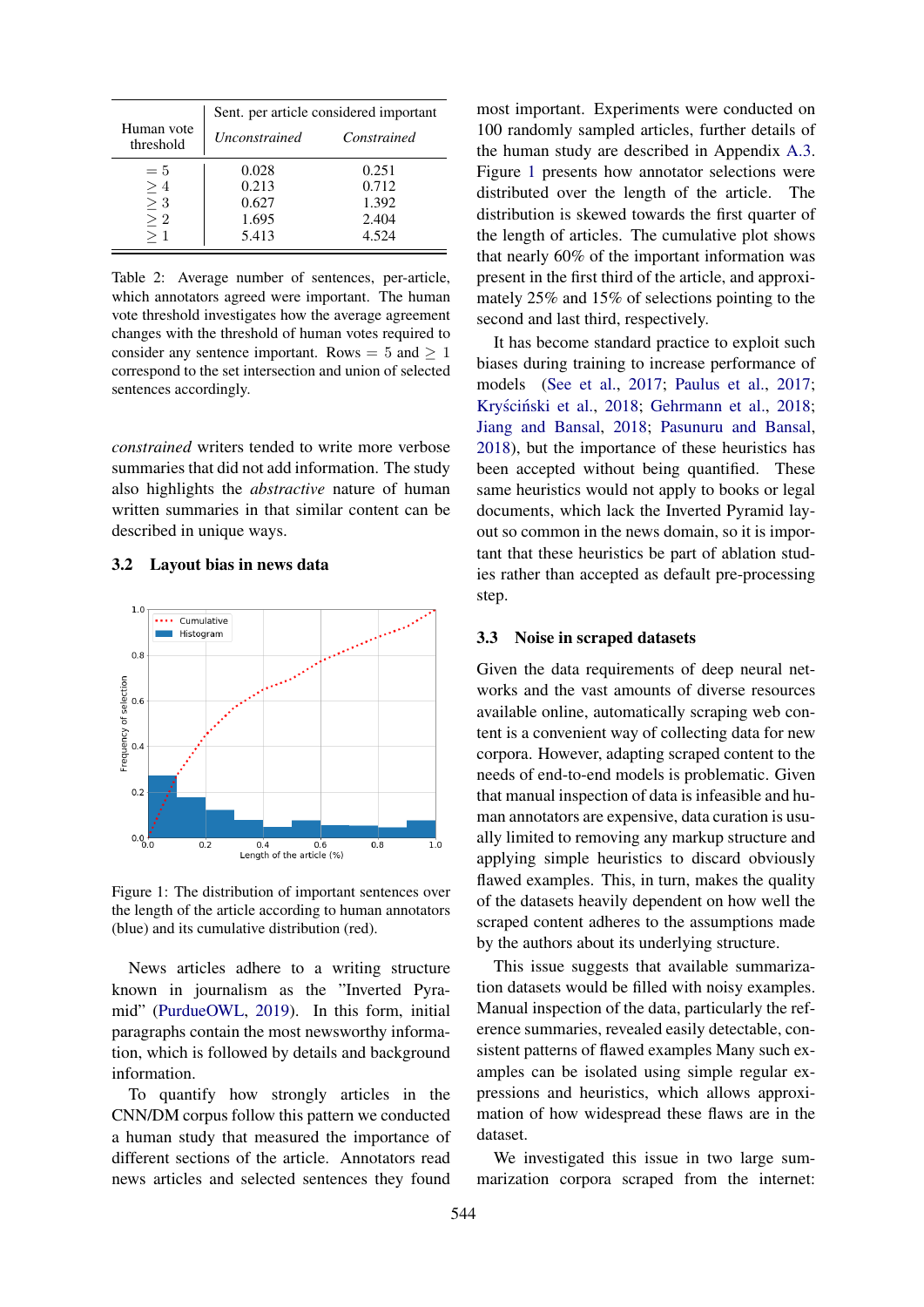<span id="page-5-0"></span>*CNN/DM - Links to other articles*

*Newsroom - Links to news sources*

Michael Carrick has helped Manchester United win their last six games. Carrick should be selected alongside Gary Cahill for England. Carrick has been overlooked too many times by his country. READ : Carrick and Man United team-mates enjoy second Christmas party.

Get Washington DC, Virginia, Maryland and national news. Get the latest/breaking news, featuring national security, science and courts. Read news headlines from the nation and from The Washington Post. Visit www.washingtonpost.com/nation today.

Table 3: Examples of noisy reference summaries found in the CNN/DM and Newsroom datasets.

<span id="page-5-1"></span>

| ruci |  |
|------|--|
|      |  |

Quick-thinking: Brady Olson, a teacher at North Thurston High, took down a gunman on Monday. A Washington High School teacher is being hailed a hero for tackling a 16-yearold student to the ground after he opened fire on Monday morning (...)

*Summary - Factually incorrect*

Brady Olson, a Washington High School teacher at North Thurston High, opened fire on Monday morning. No one was injured after the boy shot twice toward the ceiling in the school commons before classes began at North Thurston High School in Lacey (...)

Table 4: Example of a factually incorrect summary generated by an abstractive model. Top: ground-truth article. Bottom: summary generated by model.

CNN/DM [\(Nallapati et al.,](#page-9-1) [2016a\)](#page-9-1) and the Newsroom [\(Grusky et al.,](#page-8-2) [2018\)](#page-8-2). The problem of noisy data affects 0.47%, 5.92%, and 4.19% of the training, validation, and test split of the CNN/DM dataset, and 3.21%, 3.22%, and 3.17% of the respective splits of the Newsroom dataset. Examples of noisy summaries are shown in Table [3.](#page-5-0) Flawed examples contained links to other articles and news sources, placeholder texts, unparsed HTML code, and non-informative passages in the reference summaries.

## 4 Evaluation Metrics

#### 4.1 Weak correlation with human judgment

The effectiveness of ROUGE was previously evaluated [\(Lin,](#page-9-6) [2004;](#page-9-6) [Graham,](#page-8-14) [2015\)](#page-8-14) through statistical correlations with human judgment on the DUC datasets [\(Over and Yen,](#page-10-24) [2001,](#page-10-24) [2002,](#page-10-25) [2003\)](#page-10-26). However, their setting was substantially different from the current environment in which summarization models are developed and evaluated.

To investigate the robustness of ROUGE in the

setting in which it is currently used, we evaluate how its scores correlate with the judgment of an average English-speaker using examples from the CNN/DM dataset. Following the human evaluation protocol from [Gehrmann et al.](#page-8-6) [\(2018\)](#page-8-6), we asked annotators to rate summaries across four dimensions: *relevance* (selection of important content from the source), *consistency* (factual alignment between the summary and the source), *fluency* (quality of individual sentences), and *coherence* (collective quality of all sentences). Each summary was rated by 5 distinct judges with the final score obtained by averaging the individual scores. Experiments were conducted on 100 randomly sampled articles with the outputs of 13 summarization systems provided by the original authors. Correlations were computed between all pairs of Human-, ROUGE-scores, for all systems. Additional summaries were collected from annotators to inspect the effect of using multiple ground-truth labels on the correlation with automatic metrics. Further details of the human study can be found in Appendix [A.2.](#page-0-2)

Results are shown in Table [5.](#page-6-0) The left section of the table presents Pearson's correlation coefficients and the right section presents Kendall rank correlation coefficients. In terms of Pearsons's coefficients, the study showed minimal correlation with any of the annotated dimensions for both *abstractive* and *extractive* models together and for *abstractive* models individually. Weak correlation was discovered for *extractive* models primarily with the *fluency* and *coherence* dimensions.

We hypothesized that the noise contained in the fine-grained scores generated by both human annotators and ROUGE might have affected the correlation scores. We evaluated the relation on a higher level of granularity by means of correlation between rankings of models that were obtained from the fine-grained scores. The study showed weak correlation with all measured dimensions, when evaluated for both *abstractive* and *extractive* models together and for *abstractive* models individually. Moderate correlation was found for *extractive* models across all dimensions. A surprising result was that correlations grew weaker with the increase of ground truth references.

Our results align with the observations from [Liu](#page-9-19) [and Liu](#page-9-19) [\(2010\)](#page-9-19) who also evaluated ROUGE outside of its original setting. The study highlights the limited utility in measuring progress of the field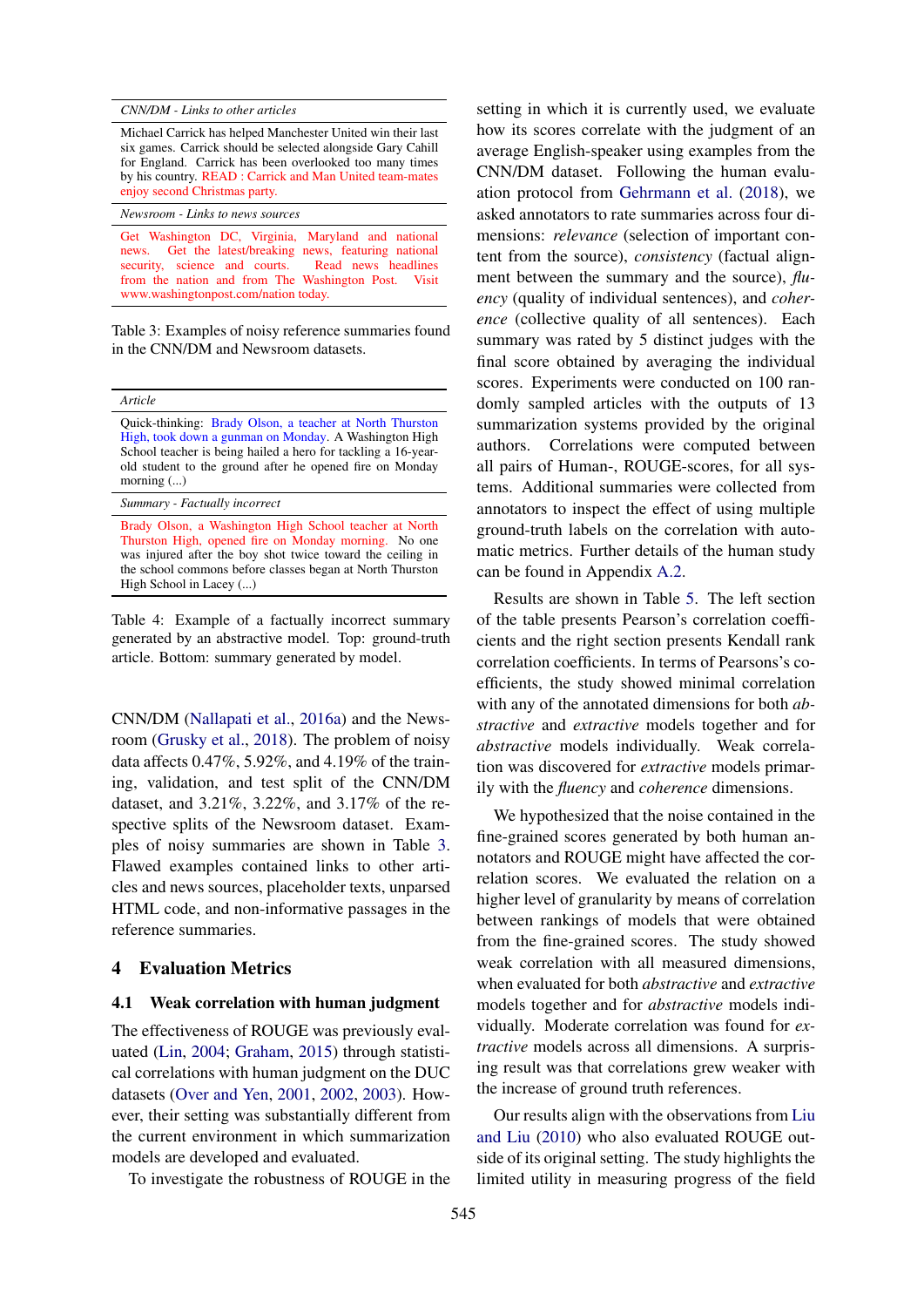<span id="page-6-0"></span>

|                          | Pearson correlation<br>5 References<br>1 Reference<br>10 References |       |       |       |         | Kendall rank correlation<br>5 References<br>Reference |       |         |         |       |       | 10 References |       |       |       |       |       |          |
|--------------------------|---------------------------------------------------------------------|-------|-------|-------|---------|-------------------------------------------------------|-------|---------|---------|-------|-------|---------------|-------|-------|-------|-------|-------|----------|
|                          | $R-1$                                                               | $R-2$ | $R-L$ | $R-1$ | $R-2$   | R-L                                                   | $R-1$ | $R-2$   | R-L     | $R-1$ | $R-2$ | $R-L$         | $R-1$ | $R-2$ | $R-L$ | $R-1$ | $R-2$ | R-L      |
| All Models               |                                                                     |       |       |       |         |                                                       |       |         |         |       |       |               |       |       |       |       |       |          |
| Relevance                | 0.07                                                                | 0.03  | 0.06  | 0.03  | 0.02    | 0.02                                                  | 0.05  | 0.03    | 0.04    | 0.29  | 0.30  | 0.29          | 0.28  | 0.29  | 0.27  | 0.28  | 0.28  | 0.27     |
| Consistency              | 0.08                                                                | 0.03  | 0.07  | 0.02  | 0.01    | 0.01                                                  | 0.03  | 0.01    | 0.02    | 0.27  | 0.27  | 0.28          | 0.28  | 0.28  | 0.27  | 0.28  | 0.30  | 0.28     |
| Fluency                  | 0.08                                                                | 0.06  | 0.08  | 0.05  | 0.03    | 0.04                                                  | 0.05  | 0.04    | 0.05    | 0.28  | 0.27  | 0.29          | 0.26  | 0.28  | 0.27  | 0.26  | 0.26  | 0.25     |
| Coherence                | 0.06                                                                | 0.05  | 0.07  | 0.05  | 0.04    | 0.05                                                  | 0.04  | 0.03    | 0.04    | 0.29  | 0.31  | 0.29          | 0.27  | 0.27  | 0.27  | 0.28  | 0.28  | 0.27     |
|                          | <b>Abstractive Models</b>                                           |       |       |       |         |                                                       |       |         |         |       |       |               |       |       |       |       |       |          |
| Relevance                | 0.04                                                                | 0.01  | 0.05  | 0.01  | 0.00    | 0.00                                                  | 0.04  | 0.02    | 0.03    | 0.31  | 0.28  | 0.29          | 0.25  | 0.28  | 0.27  | 0.28  | 0.26  | 0.24     |
| Consistency              | 0.07                                                                | 0.01  | 0.06  | 0.00  | $-0.02$ | $-0.01$                                               | 0.03  | 0.01    | 0.03    | 0.30  | 0.30  | 0.29          | 0.26  | 0.25  | 0.25  | 0.24  | 0.27  | 0.24     |
| Fluency                  | 0.06                                                                | 0.04  | 0.07  | 0.03  | 0.01    | 0.02                                                  | 0.05  | 0.04    | 0.04    | 0.28  | 0.28  | 0.28          | 0.24  | 0.25  | 0.24  | 0.27  | 0.26  | 0.24     |
| Coherence                | 0.04                                                                | 0.02  | 0.04  | 0.02  | 0.01    | 0.02                                                  | 0.03  | 0.02    | 0.03    | 0.30  | 0.32  | 0.31          | 0.25  | 0.27  | 0.26  | 0.28  | 0.29  | $0.26\,$ |
| <b>Extractive Models</b> |                                                                     |       |       |       |         |                                                       |       |         |         |       |       |               |       |       |       |       |       |          |
| Relevance                | 0.14                                                                | 0.09  | 0.13  | 0.09  | 0.05    | 0.07                                                  | 0.06  | 0.03    | 0.04    | 0.45  | 0.44  | 0.49          | 0.38  | 0.38  | 0.38  | 0.44  | 0.43  | 0.42     |
| Consistency              | 0.10                                                                | 0.09  | 0.11  | 0.07  | 0.07    | 0.07                                                  | 0.00  | $-0.03$ | $-0.02$ | 0.48  | 0.49  | 0.49          | 0.38  | 0.39  | 0.38  | 0.42  | 0.41  | 0.42     |
| Fluency                  | 0.13                                                                | 0.14  | 0.13  | 0.10  | 0.10    | 0.08                                                  | 0.06  | 0.03    | 0.04    | 0.47  | 0.47  | 0.48          | 0.35  | 0.37  | 0.35  | 0.39  | 0.34  | 0.37     |
| Coherence                | 0.15                                                                | 0.17  | 0.15  | 0.13  | 0.13    | 0.13                                                  | 0.08  | 0.05    | 0.06    | 0.42  | 0.43  | 0.46          | 0.40  | 0.39  | 0.39  | 0.38  | 0.34  | $0.36\,$ |

Table 5: Correlations between human annotators and ROUGE scores along different dimensions and multiple reference set sizes. Left: Pearson's correlation coefficients. Right: Kendall's rank correlation coefficients.

solely by means of ROUGE scores.

## 4.2 Insufficient evaluation protocol

The goal of text summarization is to automatically generate succinct, fluent, relevant, and factually consistent summaries. The current evaluation protocol depends primarily on the exact lexical overlap between reference and candidate summaries measured by ROUGE. In certain cases, ROUGE scores are complemented with human studies where annotators rate the *relevance* and *fluency* of generated summaries. Neither of the methods explicitly examines the factual consistency of summaries, leaving this important dimension unchecked.

To evaluate the factual consistency of existing models, we manually inspected randomly sampled articles with summaries coming from randomly chosen, *abstractive* models. We focused exclusively on factual incorrectness and ignored any other issues, such as low fluency. Out of 200 article-summary pairs that were reviewed manually, we found that 60 (30%) contained consistency issues. Table [4](#page-5-1) shows examples of discovered inconsistencies. Some of the discovered inconsistencies, despite being factually incorrect, could be rationalized by humans. However, in many cases, the errors were substantial and could have severe repercussions if presented as-is to target readers.

#### 5 Models

#### 5.1 Layout bias in news data

We revisit the problem of layout bias in news data from the perspective of models. [Kedzie et al.](#page-9-18)

[\(2018\)](#page-9-18) showed that in the case of news articles, the layout bias dominates the learning signal for neural models. In this section, we approximate the degree with which generated summaries rely on the leading sentences of news articles.

We computed ROUGE scores for collected models in two settings: first using the CNN/DM reference summaries as the ground-truth, and second where the leading three sentences of the source article were used as the ground-truth, i.e. the Lead-3 baseline. We present the results in Table [6.](#page-7-0)

For all examined models we noticed a substantial increase of overlap across all ROUGE variants. Results suggest that performance of current models is strongly affected by the layout bias of news corpora. Lead-3 is a strong baseline that exploits the described layout bias. However, there is still a large gap between its performance and an upper bound for extractive models (extractive oracle).

#### 5.2 Diversity of model outputs

Models analyzed in this paper are considerably different from each other in terms of architectures, training strategies, and underlying approaches. We inspected how the diversity in approaches translates into the diversity of model outputs.

We computed ROUGE-1 and ROUGE-4 scores between pairs of model outputs to compare them by means of token and phrase overlap. Results are visualized in Figure [2,](#page-7-1) where the values above and below the diagonal are ROUGE-1 and -4 scores accordingly, and model names (M-) follow the order from Table [6.](#page-7-0)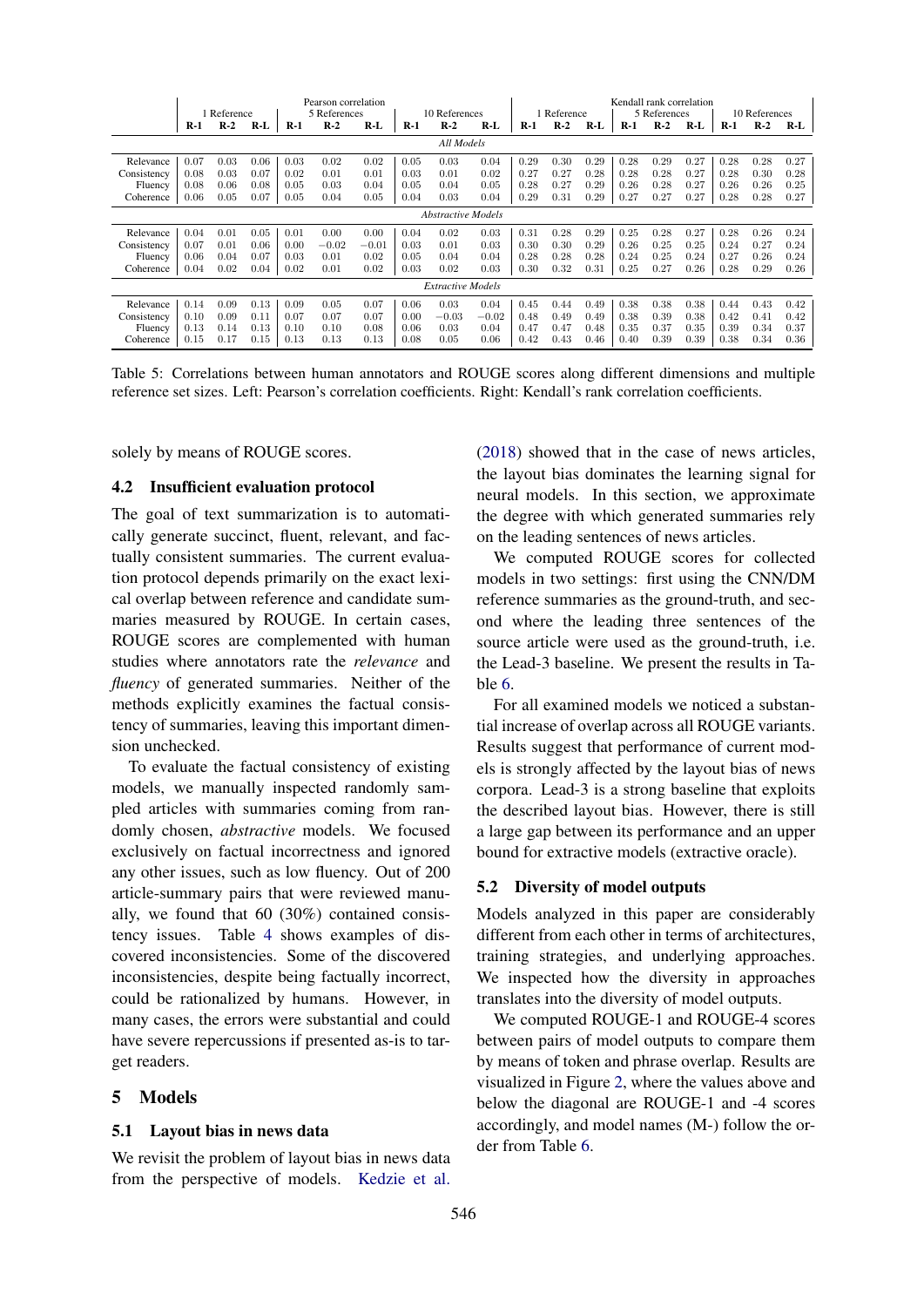<span id="page-7-0"></span>

|                                         | <b>Target Reference</b> |       |       |       |       |                          | Lead-3 Reference |       |       |       |  |  |
|-----------------------------------------|-------------------------|-------|-------|-------|-------|--------------------------|------------------|-------|-------|-------|--|--|
|                                         | $R-1$                   | $R-2$ | $R-3$ | $R-4$ | R-L   | $R-1$                    | $R-2$            | $R-3$ | $R-4$ | $R-L$ |  |  |
| Extractive Oracle (Grusky et al., 2018) | 93.36                   | 83.19 |       |       | 93.36 |                          |                  |       |       |       |  |  |
| Lead-3 Baseline                         | 40.24                   | 17.53 | 9.94  | 6.50  | 36.49 | $\overline{\phantom{a}}$ |                  |       | ٠     |       |  |  |
| <b>Abstractive Models</b>               |                         |       |       |       |       |                          |                  |       |       |       |  |  |
| Model Hsu et al. (2018)                 | 40.68                   | 17.97 | 10.43 | 6.97  | 37.13 | 69.66                    | 62.60            | 60.33 | 58.72 | 68.42 |  |  |
| Model Gehrmann et al. (2018)            | 41.53                   | 18.77 | 10.68 | 6.98  | 38.39 | 52.25                    | 39.03            | 33.40 | 29.61 | 50.21 |  |  |
| Model Jiang and Bansal (2018)           | 40.05                   | 17.66 | 10.34 | 6.99  | 36.73 | 62.32                    | 52.93            | 49.95 | 47.98 | 60.72 |  |  |
| Model Chen and Bansal (2018)            | 40.88                   | 17.81 | 9.79  | 6.19  | 38.54 | 55.87                    | 41.30            | 34.69 | 29.88 | 53.83 |  |  |
| Model See et al. (2017)                 | 39.53                   | 17.29 | 10.05 | 6.75  | 36.39 | 58.15                    | 47.60            | 44.11 | 41.82 | 56.34 |  |  |
| Model Kryściński et al. (2018)          | 40.23                   | 17.30 | 9.33  | 5.70  | 37.76 | 57.22                    | 42.30            | 35.26 | 29.95 | 55.13 |  |  |
| Model Li et al. (2018)                  | 40.78                   | 17.70 | 9.76  | 6.19  | 38.34 | 56.45                    | 42.36            | 35.97 | 31.39 | 54.51 |  |  |
| Model Pasunuru and Bansal (2018)        | 40.44                   | 18.03 | 10.56 | 7.12  | 37.02 | 62.81                    | 53.57            | 50.25 | 47.99 | 61.27 |  |  |
| Model Zhang et al. (2018)               | 39.75                   | 17.32 | 10.11 | 6.83  | 36.54 | 58.82                    | 47.55            | 44.07 | 41.84 | 56.83 |  |  |
| Model Guo et al. (2018)                 | 39.81                   | 17.64 | 10.40 | 7.08  | 36.49 | 56.42                    | 45.88            | 42.39 | 40.11 | 54.59 |  |  |
| <b>Extractive Models</b>                |                         |       |       |       |       |                          |                  |       |       |       |  |  |
| Model Dong et al. (2018)                | 41.41                   | 18.69 | 10.87 | 7.22  | 37.61 | 73.10                    | 66.98            | 65.49 | 64.66 | 72.05 |  |  |
| Model Wu and Hu (2018)                  | 41.25                   | 18.87 | 11.05 | 7.38  | 37.75 | 78.68                    | 74.74            | 73.74 | 73.12 | 78.08 |  |  |
| Model Zhou et al. (2018)                | 41.59                   | 19.00 | 11.13 | 7.45  | 38.08 | 69.32                    | 61.00            | 58.51 | 56.98 | 67.85 |  |  |

Table 6: ROUGE (R-) scores computed for different models on the test set of the CNN/DM dataset. Left: Scores computed with the original reference summaries. Right: Scores computed with Lead-3 used as the reference.

We notice that the ROUGE-1 scores vary considerably less than ROUGE-4 scores. This suggests that the models share a large part of the vocabulary on the token level, but differ on how they organize the tokens into longer phrases.

Comparing results with the *n*-gram overlap between models and reference summaries (Table [6\)](#page-7-0) shows a substantially higher overlap between any model pair than between the models and reference summaries. This might imply that the training data contains easy to pick up patterns that all models overfit to, or that the information in the training signal is too weak to connect the content of the source articles with the reference summaries.

## 6 Conclusions

This critique has highlighted the weak points of the current research setup in text summarization. We showed that text summarization datasets require additional constraints to have well-formed summaries, current state-of-the-art methods learn to rely too heavily on layout bias associated with the particular domain of the text being summarized, and the current evaluation protocol reflects human judgments only weakly while also failing to evaluate critical features (e.g. factual correctness) of text summarization.

We hope that this critique provides the summarization community with practical insights for future research directions that include the construction of datasets, models less fit to a particular do-

<span id="page-7-1"></span>

Figure 2: Pairwise similarities between model outputs computed using ROUGE. Above diagonal: Unigram overlap (ROUGE-1). Below diagonal: 4-gram overlap (ROUGE-4). Model order (M-) follows Table [6.](#page-7-0)

main bias, and evaluation that goes beyond current metrics to capture the most important features of summarization.

## 7 Acknowledgements

We thank all the authors listed in Table [6](#page-7-0) for sharing their model outputs and thus contributing to this work. We also thank Shafiq Rayhan Joty for reviewing this manuscript and providing valuable feedback.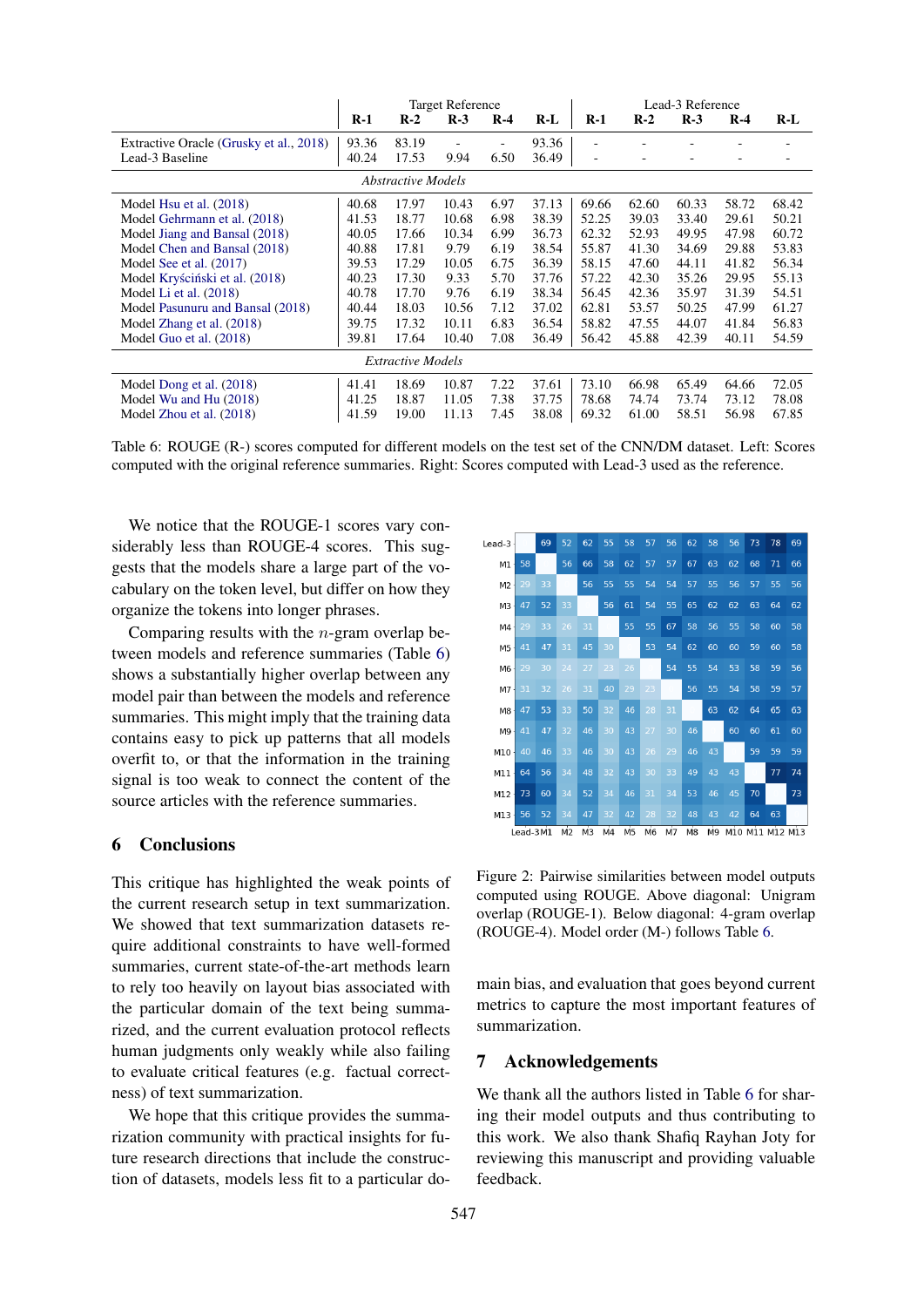## References

- <span id="page-8-1"></span>Dzmitry Bahdanau, Kyunghyun Cho, and Yoshua Bengio. 2015. Neural machine translation by jointly learning to align and translate. In *ICLR*.
- <span id="page-8-16"></span>Chris Callison-Burch, Cameron S. Fordyce, Philipp Koehn, Christof Monz, and Josh Schroeder. 2007. (meta-) evaluation of machine translation. In *WMT@ACL*, pages 136–158. Association for Computational Linguistics.
- <span id="page-8-15"></span>Chris Callison-Burch, Miles Osborne, and Philipp Koehn. 2006. Re-evaluation the role of bleu in machine translation research. In *EACL*. The Association for Computer Linguistics.
- <span id="page-8-18"></span>Danqi Chen, Jason Bolton, and Christopher D. Manning. 2016. A thorough examination of the cnn/daily mail reading comprehension task. In *ACL (1)*. The Association for Computer Linguistics.
- <span id="page-8-7"></span>Yen-Chun Chen and Mohit Bansal. 2018. Fast abstractive summarization with reinforce-selected sentence rewriting. In *ACL (1)*, pages 675–686. Association for Computational Linguistics.
- <span id="page-8-9"></span>Sumit Chopra, Michael Auli, and Alexander M. Rush. 2016. Abstractive sentence summarization with attentive recurrent neural networks. In *NAACL HLT 2016, The 2016 Conference of the North American Chapter of the Association for Computational Linguistics: Human Language Technologies, San Diego California, USA, June 12-17, 2016*.
- <span id="page-8-13"></span>Eric Chu and Peter J. Liu. 2018. Unsupervised neural multi-document abstractive summarization. *CoRR*, abs/1810.05739.
- <span id="page-8-3"></span>Arman Cohan, Franck Dernoncourt, Doo Soon Kim, Trung Bui, Seokhwan Kim, Walter Chang, and Nazli Goharian. 2018. A discourse-aware attention model for abstractive summarization of long documents. In *Proceedings of the 2018 Conference of the North American Chapter of the Association for Computational Linguistics: Human Language Technologies, NAACL-HLT, New Orleans, Louisiana, USA, June 1-6, 2018, Volume 2 (Short Papers)*.
- <span id="page-8-12"></span>Carlos A Colmenares, Marina Litvak, Amin Mantrach, and Fabrizio Silvestri. 2015. Heads: Headline generation as sequence prediction using an abstract feature-rich space. In *HLT-NAACL*, pages 133–142.
- <span id="page-8-5"></span>Yue Dong, Yikang Shen, Eric Crawford, Herke van Hoof, and Jackie Chi Kit Cheung. 2018. Banditsum: Extractive summarization as a contextual bandit. In *Proceedings of the 2018 Conference on Empirical Methods in Natural Language Processing, Brussels, Belgium, October 31 - November 4, 2018*.
- <span id="page-8-0"></span>Bonnie Dorr, David Zajic, and Richard Schwartz. 2003. Hedge trimmer: A parse-and-trim approach to headline generation. In *HLT-NAACL*.
- <span id="page-8-11"></span>Katia Filippova and Yasemin Altun. 2013. Overcoming the lack of parallel data in sentence compression. In *Proceedings of EMNLP*, pages 1481–1491. Citeseer.
- <span id="page-8-10"></span>Kavita Ganesan. 2018. ROUGE 2.0: Updated and improved measures for evaluation of summarization tasks. *CoRR*, abs/1803.01937.
- <span id="page-8-6"></span>Sebastian Gehrmann, Yuntian Deng, and Alexander M. Rush. 2018. Bottom-up abstractive summarization. In *EMNLP*, pages 4098–4109. Association for Computational Linguistics.
- <span id="page-8-17"></span>Dimitra Gkatzia and Saad Mahamood. 2015. A snapshot of NLG evaluation practices 2005 - 2014. In *ENLG 2015 - Proceedings of the 15th European Workshop on Natural Language Generation, 10-11 September 2015, University of Brighton, Brighton, UK*, pages 57–60.
- <span id="page-8-20"></span>Max Glockner, Vered Shwartz, and Yoav Goldberg. 2018. Breaking NLI systems with sentences that require simple lexical inferences. In *ACL (2)*, pages 650–655. Association for Computational Linguistics.
- <span id="page-8-21"></span>Yash Goyal, Tejas Khot, Douglas Summers-Stay, Dhruv Batra, and Devi Parikh. 2017. Making the V in VQA matter: Elevating the role of image understanding in visual question answering. In *CVPR*, pages 6325–6334. IEEE Computer Society.
- <span id="page-8-8"></span>David Graff and C Cieri. 2003. English gigaword, linguistic data consortium.
- <span id="page-8-14"></span>Yvette Graham. 2015. Re-evaluating automatic summarization with BLEU and 192 shades of ROUGE. In *EMNLP*, pages 128–137. The Association for Computational Linguistics.
- <span id="page-8-2"></span>Max Grusky, Mor Naaman, and Yoav Artzi. 2018. Newsroom: A dataset of 1.3 million summaries with diverse extractive strategies. In *Proceedings of the 2018 Conference of the North American Chapter of the Association for Computational Linguistics: Human Language Technologies, NAACL-HLT 2018, New Orleans, Louisiana, USA, June 1-6, 2018, Volume 1 (Long Papers)*.
- <span id="page-8-4"></span>Han Guo, Ramakanth Pasunuru, and Mohit Bansal. 2018. Soft layer-specific multi-task summarization with entailment and question generation. In *Proceedings of the 56th Annual Meeting of the Association for Computational Linguistics, ACL 2018, Melbourne, Australia, July 15-20, 2018, Volume 1: Long Papers*.
- <span id="page-8-19"></span>Suchin Gururangan, Swabha Swayamdipta, Omer Levy, Roy Schwartz, Samuel R. Bowman, and Noah A. Smith. 2018. Annotation artifacts in natural language inference data. In *NAACL-HLT (2)*, pages 107–112. Association for Computational Linguistics.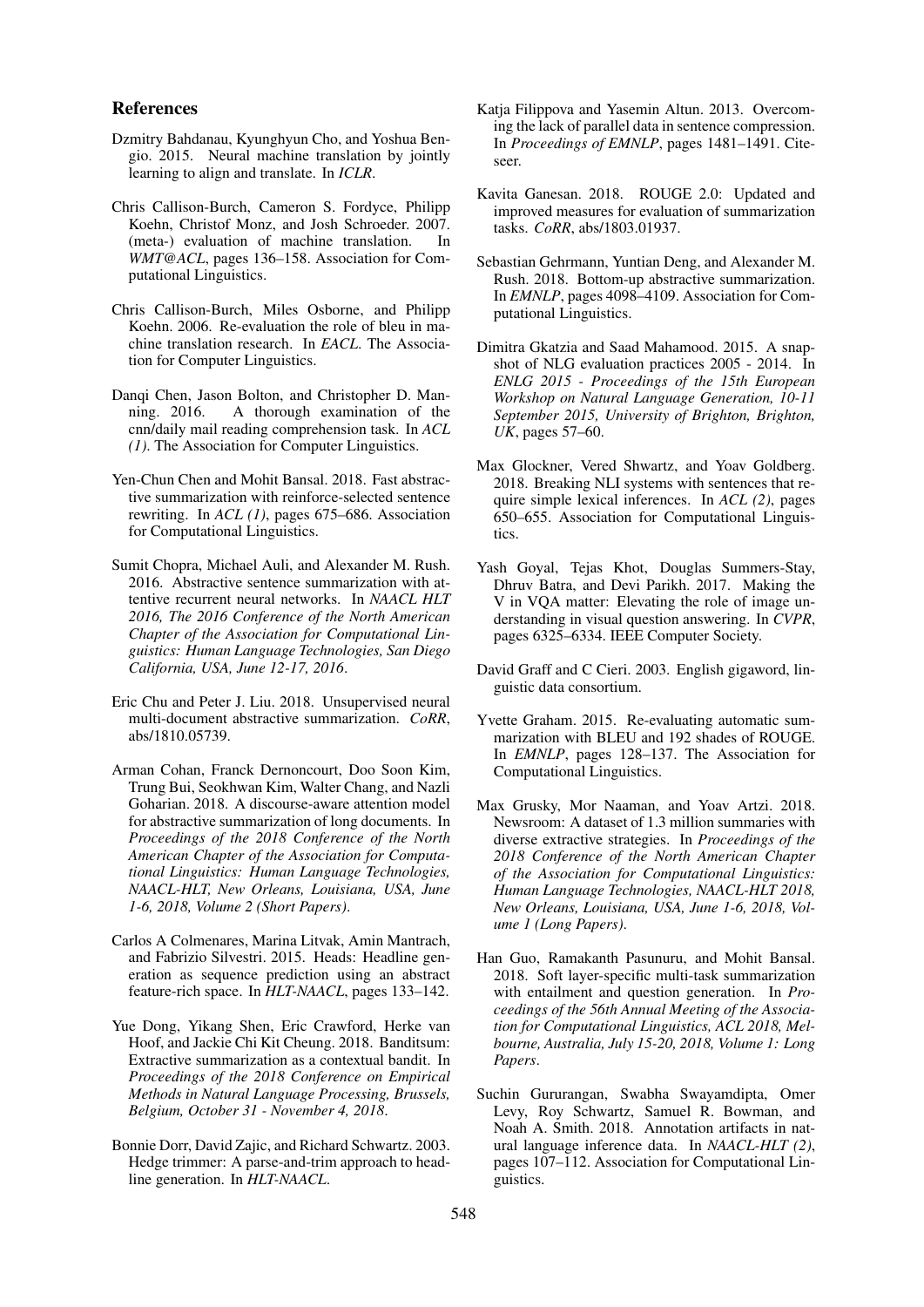- <span id="page-9-9"></span>Karl Moritz Hermann, Tomas Kocisky, Edward Grefenstette, Lasse Espeholt, Will Kay, Mustafa Suleyman, and Phil Blunsom. 2015. Teaching machines to read and comprehend. In *NIPS*.
- <span id="page-9-7"></span>Kai Hong and Ani Nenkova. 2014. Improving the estimation of word importance for news multidocument summarization. In *Proceedings of the 14th Conference of the European Chapter of the Association for Computational Linguistics, EACL 2014, April 26-30, 2014, Gothenburg, Sweden*.
- <span id="page-9-5"></span>Wan Ting Hsu, Chieh-Kai Lin, Ming-Ying Lee, Kerui Min, Jing Tang, and Min Sun. 2018. A unified model for extractive and abstractive summarization using inconsistency loss. In *Proceedings of the 56th Annual Meeting of the Association for Computational Linguistics, ACL 2018, Melbourne, Australia, July 15-20, 2018, Volume 1: Long Papers*.
- <span id="page-9-17"></span>Yichen Jiang and Mohit Bansal. 2018. Closed-book training to improve summarization encoder memory. In *EMNLP*, pages 4067–4077. Association for Computational Linguistics.
- <span id="page-9-21"></span>Divyansh Kaushik and Zachary C. Lipton. 2018. How much reading does reading comprehension require? A critical investigation of popular benchmarks. In *EMNLP*, pages 5010–5015. Association for Computational Linguistics.
- <span id="page-9-18"></span>Chris Kedzie, Kathleen R. McKeown, and Hal Daume´ III. 2018. Content selection in deep learning models of summarization. In *EMNLP*, pages 1818–1828. Association for Computational Linguistics.
- <span id="page-9-11"></span>Byeongchang Kim, Hyunwoo Kim, and Gunhee Kim. 2018. Abstractive summarization of reddit posts with multi-level memory networks. *CoRR*, abs/1811.00783.
- <span id="page-9-12"></span>Mahnaz Koupaee and William Yang Wang. 2018. Wikihow: A large scale text summarization dataset. *CoRR*, abs/1810.09305.
- <span id="page-9-2"></span>Wojciech Kryściński, Romain Paulus, Caiming Xiong, and Richard Socher. 2018. Improving abstraction in text summarization. In *EMNLP*, pages 1808–1817. Association for Computational Linguistics.
- <span id="page-9-20"></span>Moontae Lee, Xiaodong He, Wen-tau Yih, Jianfeng Gao, Li Deng, and Paul Smolensky. 2016. Reasoning in vector space: An exploratory study of question answering. In *ICLR*.
- <span id="page-9-8"></span>Junyi Jessy Li, Kapil Thadani, and Amanda Stent. 2016. The role of discourse units in near-extractive summarization. In *Proceedings of the SIGDIAL 2016 Conference, The 17th Annual Meeting of the Special Interest Group on Discourse and Dialogue, 13-15 September 2016, Los Angeles, CA, USA*.
- <span id="page-9-23"></span>Wei Li, Xinyan Xiao, Yajuan Lyu, and Yuanzhuo Wang. 2018. Improving neural abstractive document summarization with structural regularization. In *EMNLP*, pages 4078–4087. Association for Computational Linguistics.
- <span id="page-9-6"></span>Chin-Yew Lin. 2004. [Rouge: A package for automatic](http://research.microsoft.com/~cyl/download/papers/WAS2004.pdf) [evaluation of summaries.](http://research.microsoft.com/~cyl/download/papers/WAS2004.pdf) In *Proc. ACL workshop on Text Summarization Branches Out*, page 10.
- <span id="page-9-22"></span>Zachary C. Lipton and Jacob Steinhardt. 2019. Troubling trends in machine learning scholarship. *ACM Queue*, 17(1):80.
- <span id="page-9-19"></span>Feifan Liu and Yang Liu. 2010. Exploring correlation between ROUGE and human evaluation on meeting summaries. *IEEE Trans. Audio, Speech & Language Processing*, 18(1):187–196.
- <span id="page-9-16"></span>Jingyun Liu, Jackie Chi Kit Cheung, and Annie Louis. 2019. What comes next? extractive summarization by next-sentence prediction. *CoRR*, abs/1901.03859.
- <span id="page-9-4"></span>Peter J. Liu, Mohammad Saleh, Etienne Pot, Ben Goodrich, Ryan Sepassi, Lukasz Kaiser, and Noam Shazeer. 2018. Generating wikipedia by summarizing long sequences. In *6th International Conference on Learning Representations, ICLR 2018, Vancouver, BC, Canada, April 30 - May 3, 2018, Conference Track Proceedings*.
- <span id="page-9-0"></span>Ramesh Nallapati, Feifei Zhai, and Bowen Zhou. 2017. Summarunner: A recurrent neural network based sequence model for extractive summarization of documents. In *AAAI*.
- <span id="page-9-1"></span>Ramesh Nallapati, Bowen Zhou, Çağlar Gülçehre, Bing Xiang, et al. 2016a. Abstractive text summarization using sequence-to-sequence rnns and beyond. *Proceedings of SIGNLL Conference on Computational Natural Language Learning*.
- <span id="page-9-14"></span>Ramesh Nallapati, Bowen Zhou, and Mingbo Ma. 2016b. Classify or select: Neural architectures for extractive document summarization. *CoRR*, abs/1611.04244.
- <span id="page-9-10"></span>Shashi Narayan, Shay B. Cohen, and Mirella Lapata. 2018a. Don't give me the details, just the summary! Topic-aware convolutional neural networks for extreme summarization. In *Proceedings of the 2018 Conference on Empirical Methods in Natural Language Processing*, Brussels, Belgium.
- <span id="page-9-3"></span>Shashi Narayan, Shay B. Cohen, and Mirella Lapata. 2018b. Ranking sentences for extractive summarization with reinforcement learning. In *NAACL-HLT*, pages 1747–1759. Association for Computational Linguistics.
- <span id="page-9-15"></span>Shashi Narayan, Nikos Papasarantopoulos, Mirella Lapata, and Shay B. Cohen. 2017. Neural extractive summarization with side information. *CoRR*, abs/1704.04530.
- <span id="page-9-13"></span>Ani Nenkova and Rebecca J. Passonneau. 2004. Evaluating content selection in summarization: The pyramid method. In *Human Language Technology Conference of the North American Chapter of the Association for Computational Linguistics, HLT-NAACL 2004, Boston, Massachusetts, USA, May 2-7, 2004*.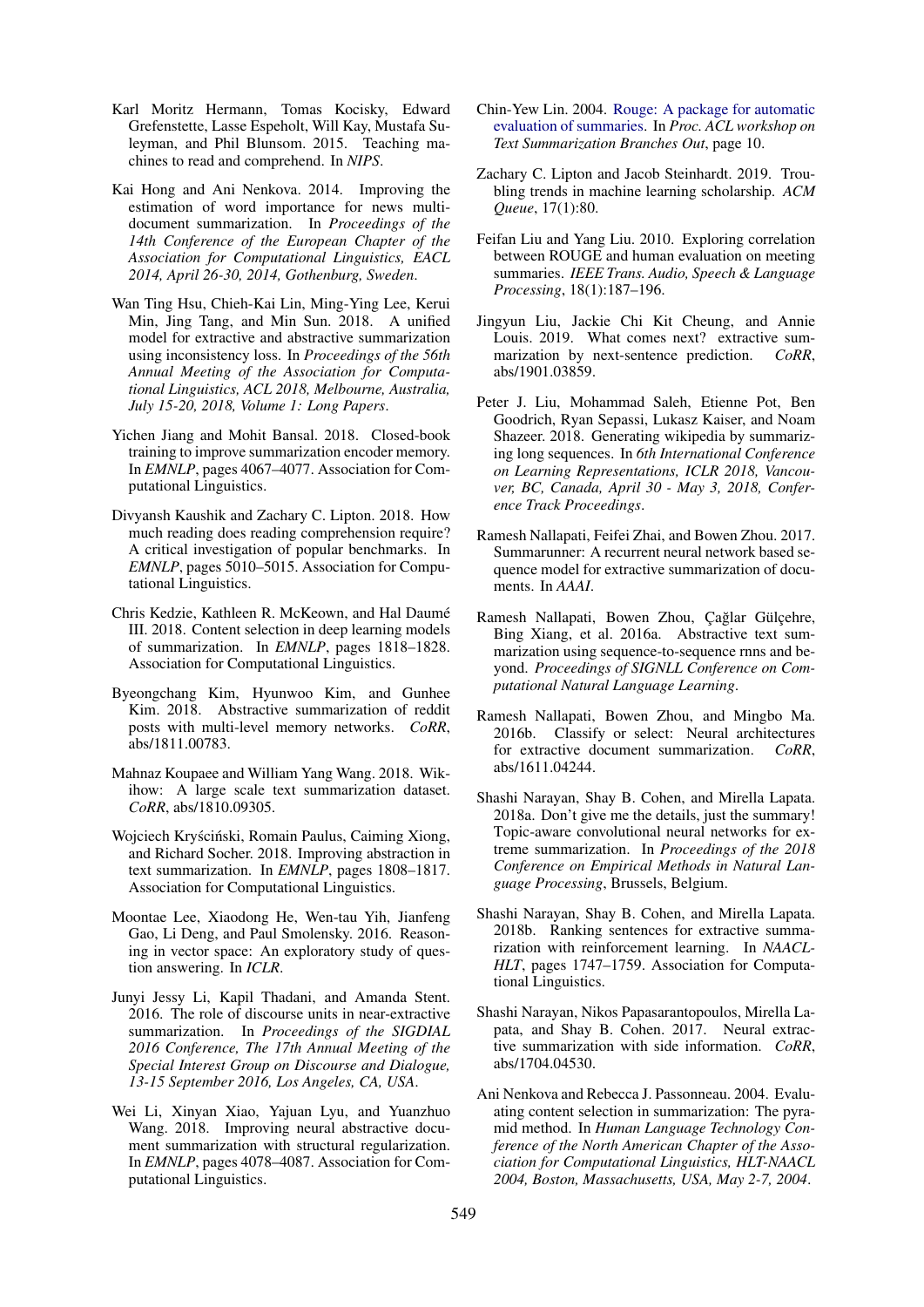- <span id="page-10-12"></span>Joel Larocca Neto, Alex A Freitas, and Celso AA Kaestner. 2002. Automatic text summarization using a machine learning approach. In *Brazilian Symposium on Artificial Intelligence*, pages 205–215. Springer.
- <span id="page-10-10"></span>Jun-Ping Ng and Viktoria Abrecht. 2015. Better summarization evaluation with word embeddings for ROUGE. *CoRR*, abs/1508.06034.
- <span id="page-10-8"></span>Benjamin Nye and Ani Nenkova. 2015. Identification and characterization of newsworthy verbs in world news. In *NAACL HLT 2015, The 2015 Conference of the North American Chapter of the Association for Computational Linguistics: Human Language Technologies, Denver, Colorado, USA, May 31 - June 5, 2015*.
- <span id="page-10-24"></span>Paul Over and James Yen. 2001. An introduction to duc-2001: Intrinsic evaluation of generic news text summarization systems.
- <span id="page-10-25"></span>Paul Over and James Yen. 2002. An introduction to duc-2002: Intrinsic evaluation of generic news text summarization systems.
- <span id="page-10-26"></span>Paul Over and James Yen. 2003. An introduction to duc-2003: Intrinsic evaluation of generic news text summarization systems.
- <span id="page-10-14"></span>Karolina Owczarzak, Peter A. Rankel, Hoa Trang Dang, and John M. Conroy. 2012. Assessing the effect of inconsistent assessors on summarization evaluation. In *ACL (2)*, pages 359–362. The Association for Computer Linguistics.
- <span id="page-10-15"></span>Kishore Papineni, Salim Roukos, Todd Ward, and Wei-Jing Zhu. 2002. Bleu: a method for automatic evaluation of machine translation. In *ACL*, pages 311– 318. ACL.
- <span id="page-10-9"></span>Rebecca J. Passonneau, Emily Chen, Weiwei Guo, and Dolores Perin. 2013. Automated pyramid scoring of summaries using distributional semantics. In *ACL (2)*, pages 143–147. The Association for Computer Linguistics.
- <span id="page-10-5"></span>Ramakanth Pasunuru and Mohit Bansal. 2018. [Multi](http://arxiv.org/abs/1804.06451)[reward reinforced summarization with saliency and](http://arxiv.org/abs/1804.06451) [entailment.](http://arxiv.org/abs/1804.06451) *CoRR*, abs/1804.06451.
- <span id="page-10-6"></span>Romain Paulus, Caiming Xiong, and Richard Socher. 2017. A deep reinforced model for abstractive summarization. In *ICLR*.
- <span id="page-10-21"></span>Adam Poliak, Jason Naradowsky, Aparajita Haldar, Rachel Rudinger, and Benjamin Van Durme. 2018. Hypothesis only baselines in natural language inference. In *\*SEM@NAACL-HLT*, pages 180–191. Association for Computational Linguistics.
- <span id="page-10-18"></span>Matt Post. 2018. A call for clarity in reporting BLEU scores. In *WMT*, pages 186–191. Association for Computational Linguistics.
- <span id="page-10-23"></span>PurdueOWL. 2019. Journalism and journalistic writing: The inverted pyramid structure. Accessed: 2019-05-15.
- <span id="page-10-20"></span>Ehud Reiter. 2018. A structured review of the validity of BLEU. *Computational Linguistics*, 44(3).
- <span id="page-10-19"></span>Ehud Reiter and Anja Belz. 2009. An investigation into the validity of some metrics for automatically evaluating natural language generation systems. *Computational Linguistics*, 35(4):529–558.
- <span id="page-10-0"></span>Alexander M Rush, Sumit Chopra, and Jason Weston. 2015. A neural attention model for abstractive sentence summarization. *Proceedings of EMNLP*.
- <span id="page-10-3"></span>Evan Sandhaus. 2008. The new york times annotated corpus. *Linguistic Data Consortium, Philadelphia*, 6(12):e26752.
- <span id="page-10-16"></span>John Schulman, Nicolas Heess, Theophane Weber, and Pieter Abbeel. 2015. Gradient estimation using stochastic computation graphs. In *NIPS*.
- <span id="page-10-13"></span>Raphael Schumann. 2018. Unsupervised abstractive sentence summarization using length controlled variational autoencoder. *CoRR*, abs/1809.05233.
- <span id="page-10-22"></span>D. Sculley, Jasper Snoek, Alexander B. Wiltschko, and Ali Rahimi. 2018. Winner's curse? on pace, progress, and empirical rigor. In *ICLR (Workshop)*. OpenReview.net.
- <span id="page-10-1"></span>Abigail See, Peter J. Liu, and Christopher D. Manning. 2017. Get to the point: Summarization with pointergenerator networks. In *ACL*.
- <span id="page-10-11"></span>Elaheh ShafieiBavani, Mohammad Ebrahimi, Raymond K. Wong, and Fang Chen. 2018. A graphtheoretic summary evaluation for rouge. In *EMNLP*, pages 762–767. Association for Computational Linguistics.
- <span id="page-10-2"></span>Ilya Sutskever, Oriol Vinyals, and Quoc V. Le. 2014. Sequence to sequence learning with neural networks. In *NIPS*.
- <span id="page-10-7"></span>Sho Takase, Jun Suzuki, Naoaki Okazaki, Tsutomu Hirao, and Masaaki Nagata. 2016. Neural headline generation on abstract meaning representation. In *Proceedings of the 2016 Conference on Empirical Methods in Natural Language Processing, EMNLP 2016, Austin, Texas, USA, November 1-4, 2016*.
- <span id="page-10-4"></span>Jiwei Tan, Xiaojun Wan, and Jianguo Xiao. 2017. Abstractive document summarization with a graphbased attentional neural model. In *Proceedings of the 55th Annual Meeting of the Association for Computational Linguistics, ACL 2017, Vancouver, Canada, July 30 - August 4, Volume 1: Long Papers*.
- <span id="page-10-17"></span>Liling Tan, Jon Dehdari, and Josef van Genabith. 2015. An awkward disparity between BLEU / RIBES scores and human judgements in machine translation. In *WAT*, pages 74–81. Workshop on Asian Translation.